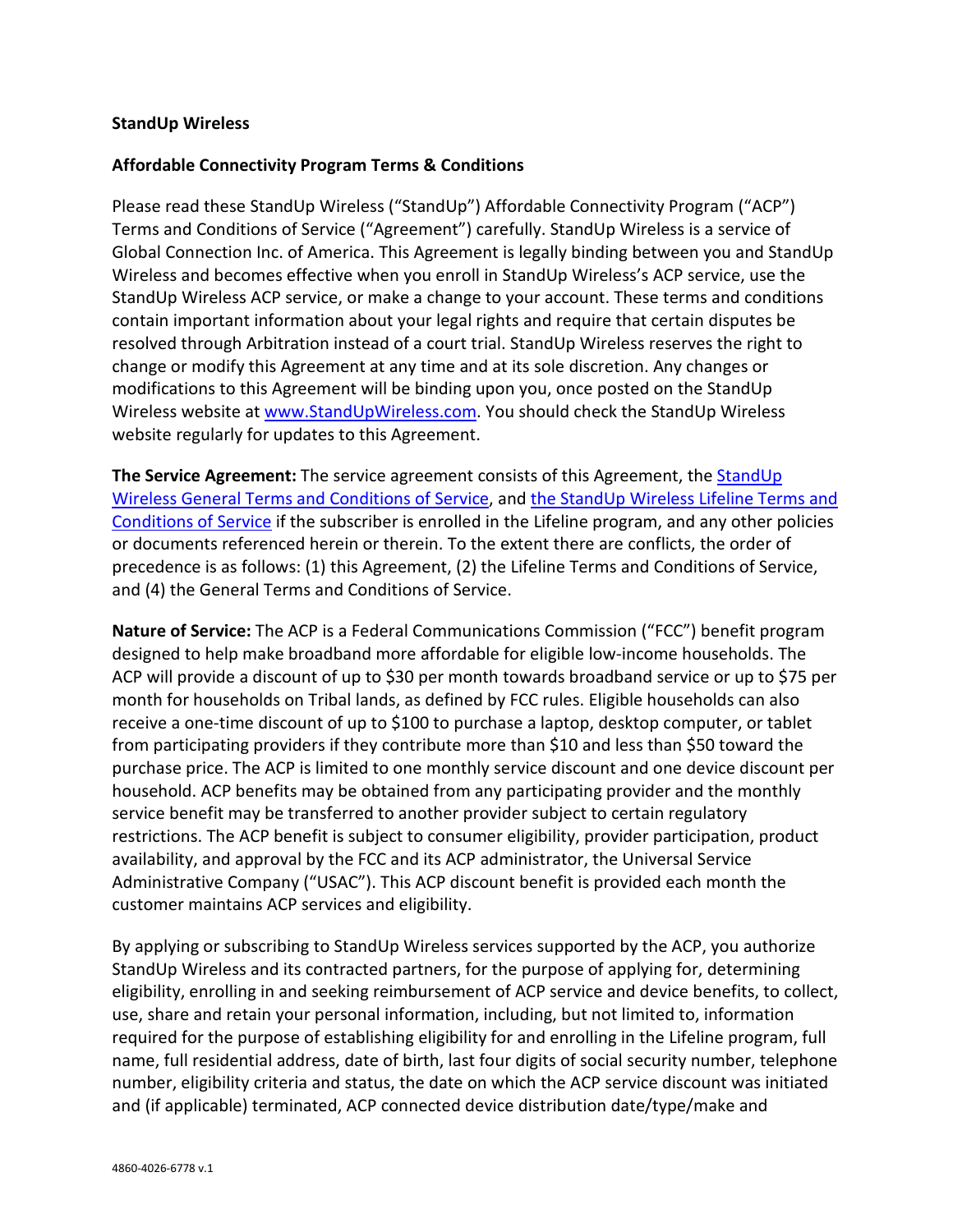model/status, usage status and other compliance requirements, the amount of support being sought for the service and/or device, and information necessary to establish identity and verifiable address. The information collected may be shared with USAC to ensure proper administration of the ACP service and/or connected device benefits. Failure to provide this FCC mandated consent will result in your being denied the ACP service and/or the connected device benefits. You also authorize StandUp Wireless and its contracted partners to contact you to validate your eligibility for or desire to participate in StandUp Wireless's ACP offers. For more information see our General Terms and Conditions and our Privacy Policy at [www.standupwireless.com.](http://www.standupwireless.com/)

**Eligibility:** To qualify for enrollment in the ACP, a person applying for ACP service, or "applicant," must meet specific eligibility requirements and have a service address in a location where StandUp Wireless is authorized to offer ACP service as an approved Broadband Service Provider.

A household is eligible if one member of the household meets at least one of the criteria below:

- Qualifies for the Lifeline program (see Lifeline Terms and Conditions at [https://standupwireless.com/terms-conditions/\)](https://standupwireless.com/terms-conditions/);
- Has an income that is at or below 200% of th[e Federal Poverty Guidelines](https://aspe.hhs.gov/poverty-guidelines) for a household of that size;
- Receives benefits from certain federal assistance programs: Medicaid, Supplemental Nutrition Assistance Program (SNAP), Supplemental Security Income, Federal Public Housing Assistance, Veterans and Survivors Pension Benefit, or Special Supplemental Nutritional Program for Woman, Infants and Children (WIC) Program;
- Is approved to receive benefits under the free and reduced-price school lunch program or the school breakfast program;
- Received a Federal Pell Grant during the current award year; or
- Meets the eligibility criteria for a participating providers' qualifying low-income.

Households on Tribal lands are additionally eligible to receive an ACP discount if a member of the household meets one of the criteria below:

- Receives Bureau of Indian Affairs General Assistance;
- Participates in Head Start (only households meeting the income qualifying standard);
- Receives Tribal Temporary Assistance for Needy Families (Tribal TANF); or
- Participates in the Food Distribution Program on Indian Reservations.

Your eligibility to participate in the ACP will be determined by the National Verifier, which is administered by USAC.

**Application Process:** StandUp Wireless subscribers who participate in the Lifeline program may OPT-IN to the ACP which is a separate program. New applicants must complete an ACP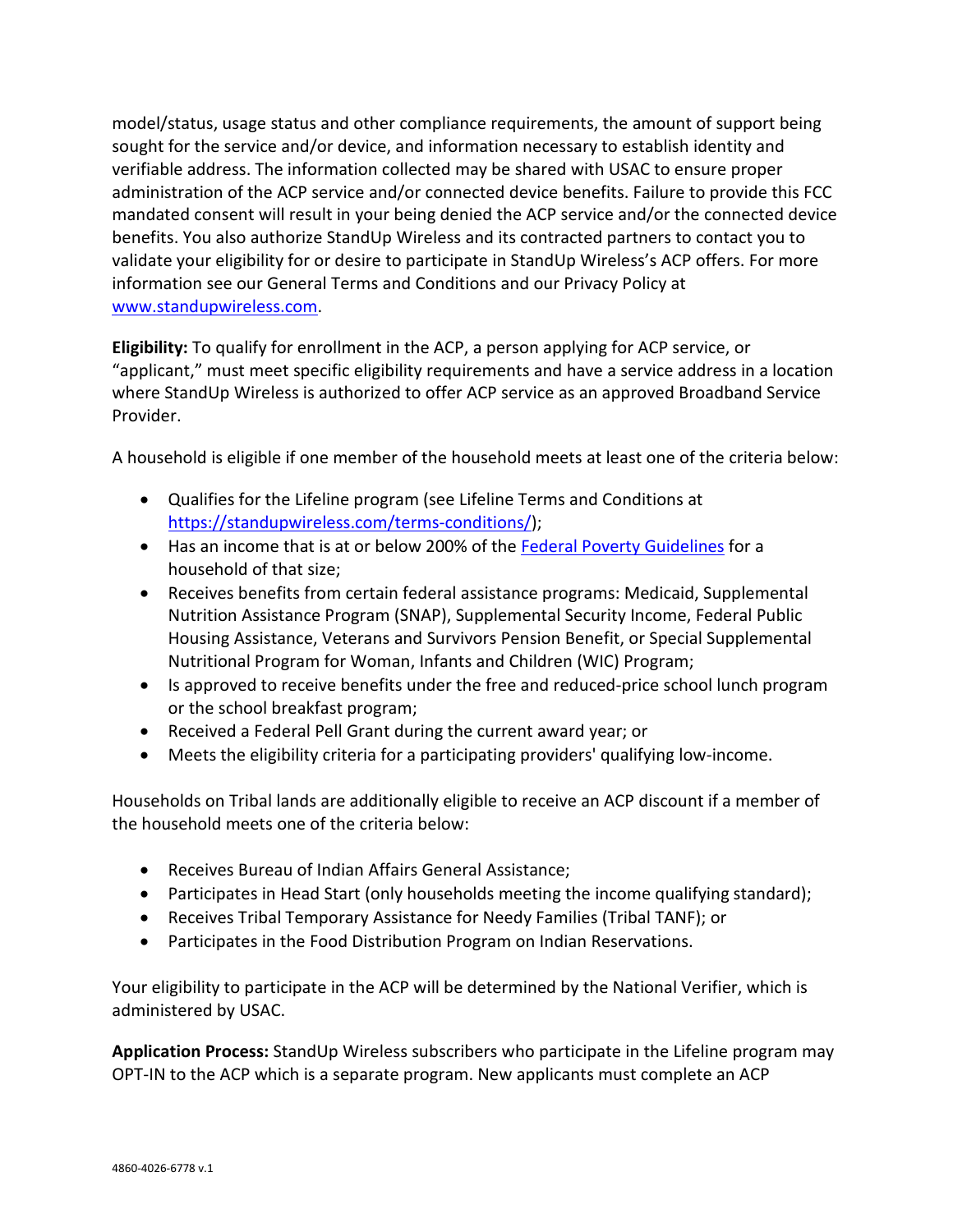application and certification form and may need to provide supporting documentation verifying they meet the eligibility requirements to participate in the ACP.

New ACP customers who are enrolled in StandUp Wireless ACP services will receive one (1) SIM Card enabling the user to access the StandUp Wireless network with a compatible GSM device. Existing Lifeline customers who opt-in to enroll in StandUp Wireless ACP services may be able to use their current SIM card. ACP Participants may also qualify for a one-time discount of up to \$100 on a connected device. If the participant has not yet received their one-time discount, they may receive one (1) broadband enabled Connected Device provided by StandUp Wireless in accordance with its Handset Policy and the ACP guidelines.

**One ACP Discount Per Economic Unit Rule:** ACP support is limited to one economic unit per household and consists of broadband service. An economic unit is defined, for purposes of the ACP, as any individual or group of individuals who live together at the same address and share income and expenses. An economic unit is not permitted to receive ACP benefits from multiple providers. Violation of the one benefit per economic unit rule constitutes a violation of the federal rules and will result in de-enrollment from the ACP and potentially prosecution by the United States government.

You consent to have your personal identification information, including name, telephone number and address shared with USAC and/or its agents to confirm that neither you nor your household receive more than one ACP benefit.

**ACP Benefit Transfer Consent.** If you or any member of your family unit receives ACP Assistance from any other telephone company or broadband internet provider, you consent to have your benefit transferred to StandUp Wireless when you apply for and enroll in ACP services with StandUp Wireless. The effect of an ACP benefit transfer is that your ACP benefit will be applied to SafetyNet Wireless's ACP service and will no longer be applied to service retained from your former ACP service provider. You may be subject to your former ACP provider's undiscounted rates as a result of the transfer if you elect to maintain service from that provider. ACP rules limit you to one ACP benefit transfer transaction per service month, with limited exceptions for situations where a subscriber seeks to reverse an unauthorized benefit transfer or is unable to receive service from a specific provider.

**ACP and Lifeline:** Customers may have one ACP and one Lifeline benefit per household. These discount benefits may be combined and applied to the same service or they may be applied to two separate services. The ACP benefit is separate from the Lifeline benefit. You are not required to opt-in to the ACP, and you can continue to receive your Lifeline service without enrolling in the ACP. You may choose to take ACP benefits from a service provider other than your existing Lifeline provider.

**Emergency Broadband Benefit Subscribers:** This Agreement applies to subscribers who are enrolled in StandUp Wireless's EBB services. The FCC phased out the EBB and replaced it with the ACP on December 31, 2021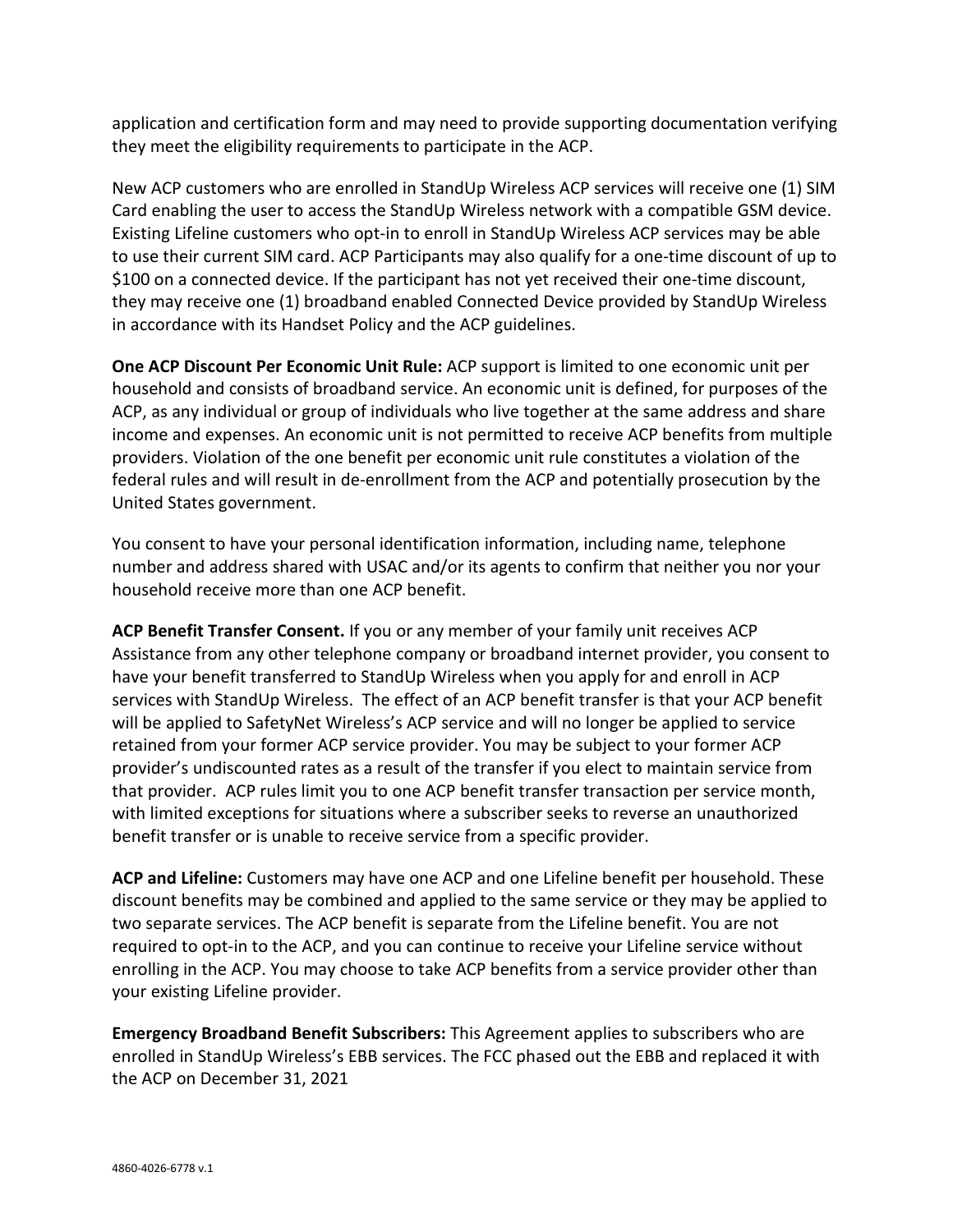**ACP Benefit Availability:** The ACP benefit is subject to funding availability from the FCC. Should the FCC announce that funding is no longer available, StandUp Wireless will attempt to provide you with a 30-day notice that it will discontinue its ACP-supported service. At the conclusion of the ACP, customers may choose to pay the applicable undiscounted rate plus applicable fees and taxes for one of our service plans available at that time or in the case of Lifeline customers, choose to keep their Lifeline benefit with StandUp Wireless and revert back to their Lifeline plan prior to enrolling in the ACP at the applicable rate. StandUp Wireless will not opt the customer into AutoPay without the customer's permission, and the customer must have a credit card on file to enter the AutoPay program.

**Consent to Disclosure of Information:** By completing the StandUp Wireless ACP application, you consent to the release of your information (including financial information) to our designated agent for the administration of your service with StandUp Wireless. This consent survives the termination of this Agreement. You further authorize StandUp Wireless to discuss with or access information from state or federal agency representatives concerning your eligibility for and participation in the ACP. StandUp Wireless reserves the right to review your eligibility status at any time and require you to provide StandUp Wireless with written documentation of either your household's income or your participation in a qualifying federal program or state program.

**National Verifier and National Lifeline Accountability Database (NLAD):** Applicants who apply for ACP benefits will be submitted to the NLAD database to complete enrollment. Applicant's name, address, date of birth, and social security number will be submitted to the National Verifier and NLAD during the application process. Applicant's address and identity will be verified. Applicants will be screened to determine if they are already receiving an ACP benefit through another provider.

**Activation of Service:** Upon enrollment in the StandUp Wireless's ACP services, if you are a new applicant, you will receive a StandUp Wireless SIM card, delivered to your home address noted in the application, or if you applied in person, the SIM card will be given to you at some point during or after the enrollment and approval process (timing of SIM card distribution in relation to the approval process varies by state). Insert the StandUp Wireless provided SIM card into your compatible device and power on the device. Placing an outbound call, sending a text, using data, or confirming that you want to activate your service will activate the StandUp Wireless ACP service. You must accept the StandUp Wireless telephone number assigned to your StandUp Wireless account at the time of activation and you will acquire no proprietary interest in any number assigned to you. The number assigned to your StandUp Wireless account at the time of activation will not be changed for any reason unless required by a carrier. You may not select a number to be assigned to your StandUp Wireless service unless otherwise specified in the StandUp Wireless General Terms & Conditions. You may choose to port your telephone number (if applicable) to StandUp Wireless once your ACP application has been approved. Additional information available at

[https://standupwireless.com/support/number-port/.](https://standupwireless.com/support/number-port/)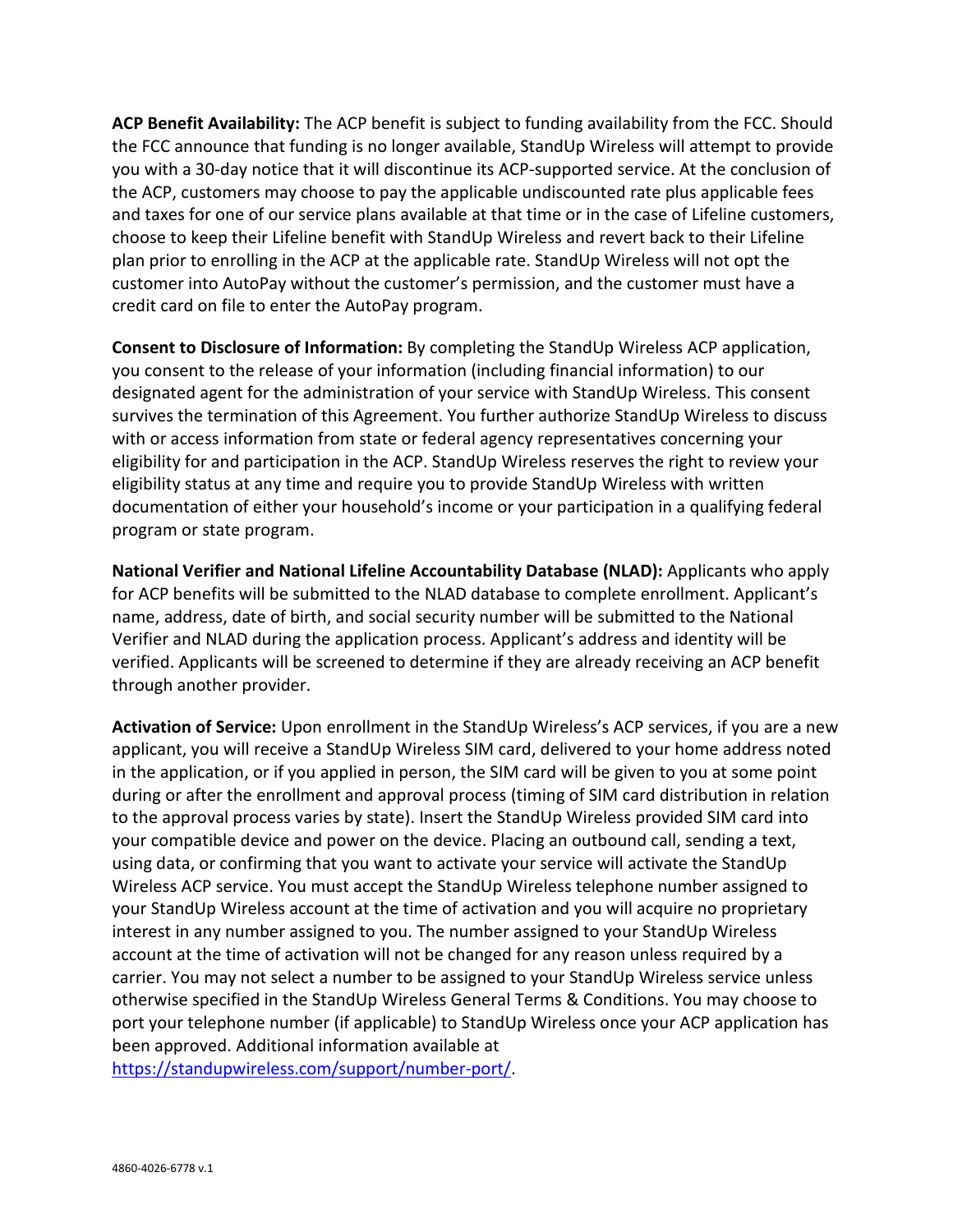**Account Activity Requirement:** You must make or answer a voice call, send a text message (if your device is capable), use data, purchase minutes, or respond to direct contact from StandUp at least once during any 30-day period to continue receiving your benefit.

**Maintaining Eligibility and Service:** You will receive ACP service from StandUp Wireless if you continually meet the ACP eligibility requirements and the program remains active. If StandUp Wireless believes you are not eligible for ACP service, we will notify you that your ACP service will be cancelled. You will have 30 days to respond to the termination notice. If you do not demonstrate continued eligibility, service will be cancelled, you will lose any remaining services and will no longer receive service. If you no longer qualify for the ACP discount, you must notify StandUp Wireless within thirty (30) days of this fact to be removed from the program.

**ACP Is Non-Transferrable:** Eligibility for the ACP benefit is personal to you and your household. You may not transfer, to any third party, any of your rights or benefits received under the StandUp Wireless ACP service, including but not limited to, any voice minutes or broadband data received under StandUp Wireless service funded by the ACP.

**Monthly Service Period:** The period in which usage of your service is authorized lasting for a period of up to thirty (30) days beginning on (i) the date your StandUp Wireless account became active; (ii) the date you placed or received the initial service transaction on your StandUp Wireless account; (iii) the receipt of the allotment of StandUp Wireless rate plan airtime; (iv) the purchase or addition of StandUp Wireless airtime, or (v) the date you were determined to be eligible for the StandUp Wireless plan, whichever can be conclusively determined by StandUp Wireless at its sole discretion, and concluding thirty (30) days later. StandUp Wireless airtime will be added to your account on the first day of each Service Period, also known as your Anniversary Date, in accordance with your rate plan as long as the subscriber maintains eligibility for ACP service.

**Monthly Service End Date:** The last day of your StandUp Wireless Monthly Service Period, occurs up to thirty (30) days from your Anniversary Date. Service End Date can be calculated from (i) the date your StandUp Wireless account became active; (ii) the date you placed or received the initial airtime transaction on your StandUp Wireless account; (iii) the receipt of the monthly allotment of StandUp Wireless airtime; (iv) the purchase or addition of a StandUp Wireless airtime card, or (v) the date you were determined to be eligible for a StandUp Wireless ACP service plan, (vi) the date your ACP benefit was removed by you or that de-enrollment based on ACP rules occurred, whichever can be conclusively determined by StandUp Wireless at its sole discretion.

**Rates, Usage, and Included Allotments:** While you are enrolled in StandUp Wireless's ACPsupported services, you will receive an allotment of talk minutes, text messages, and data provided by StandUp Wireless each month as long as you remain eligible for the ACP. Use of allotments can include, but is not limited to, per minute voice cellular call, outgoing text message, and/or the use of any data.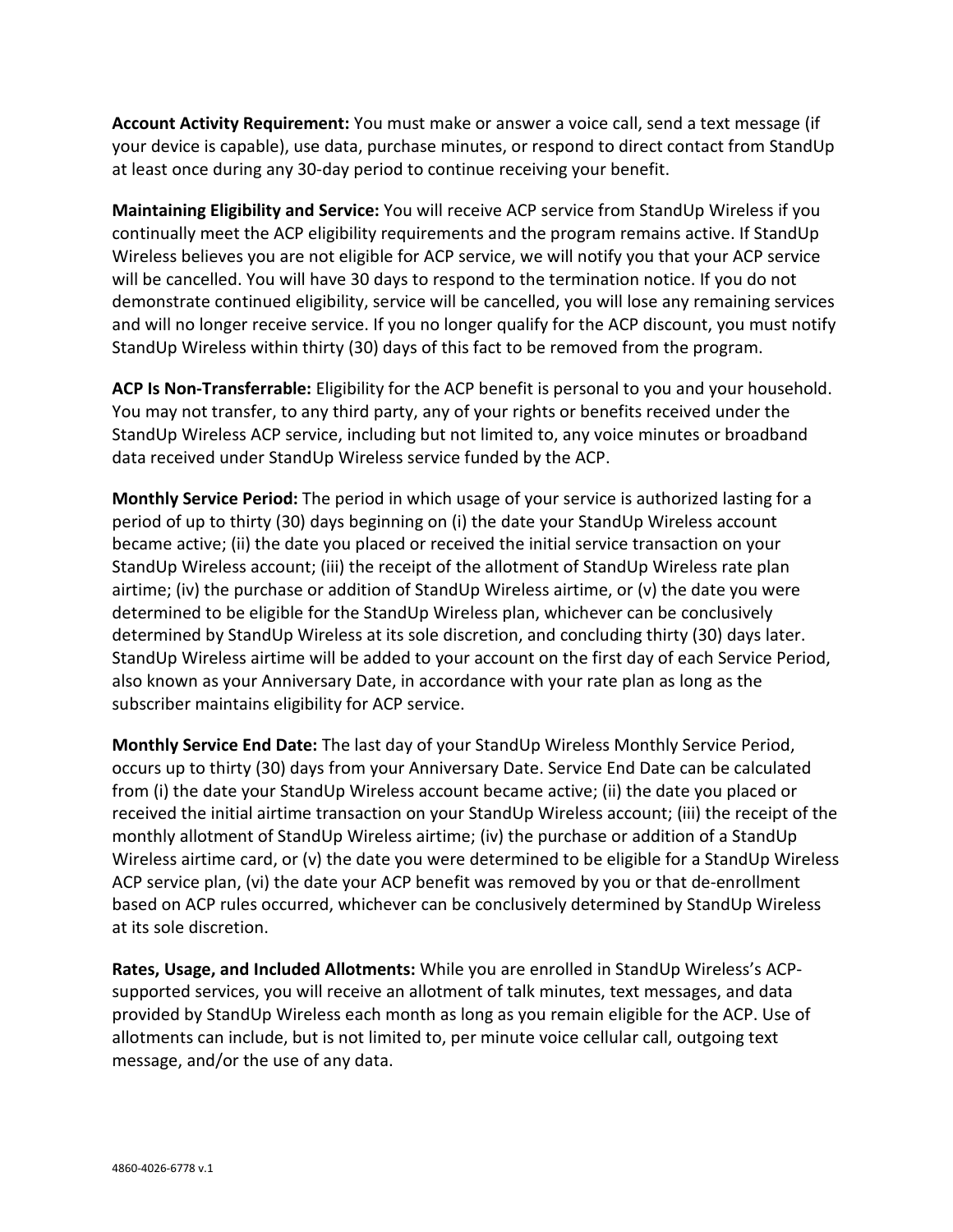Monthly talk, text, and data allotments provided by StandUp Wireless may vary from state-tostate as described on [www.standupwireless.com/acp/plans](http://www.standupwireless.com/acp/plans) or in StandUp Wireless tariff filings on file with your state Public Service Commission or Public Utility Commission. Please call StandUp Wireless at 1-800-544-4441 from your StandUp Wireless service or visit our website at www.StandUpWireless.com for more information.

**Service Plan Options:** The ACP discount may be applied to any available StandUp Wireless service plan. Each plan offers different benefits, features, carryover options and pricing. Service plans, including those that can be obtained with no co-pay after application of the ACP benefit, are posted on StandUp Wireless's website at [www.standupwireless.com/acp/plans.](http://www.standupwireless.com/acp/plans) Not all plans are available in all states.

**Termination Rights Reserved by StandUp Wireless:** StandUp Wireless reserves the right to cancel the enrollment of any customer and/or permanently deactivate any customer's StandUp Wireless service for fraud, misrepresentation, or other misconduct as determined solely by StandUp Wireless. While utilizing StandUp Wireless's ACP services, a customer shall not be permitted to sell, rent, give away or in any way allow another person to use their StandUp Wireless ACP services. If you have any questions, concerns, comments, or complaints regarding the StandUp Wireless ACP services, offerings, or products, please call StandUp Wireless Customer Care at 1-800-544-4441 or 611 from your StandUp Wireless service. You may also contact your State's Public Service Commission/Public Utility Commission.

**Cancellation:** You are free to cancel your StandUp Wireless ACP services at any time. After your first use, however, you will receive no refunds on any equipment, including purchased devices or any unused funds in your account. Monthly Service Fees are non-refundable. You may cancel your account or change your rate plan by dialing 611 from your StandUp Wireless device. You will lose access to your phone number immediately after your account has been de-enrolled from the ACP and your StandUp Wireless account deactivated.

**Questions or Complaints:** For more information about the ACP or for other questions or complaints, you can call us at 611 or 1-800-544-4441. Unresolved questions or complaints may be directed to the FCC's Consumer Complaint Center or your local Public Utilities Commission or customers in the states listed below may direct unresolved questions or complaints to the following organizations: **Colorado:** External Affairs Section, Consumer Affairs: Colorado Public Utilities Commission: 1560 Broadway, Suite 250, Colorado 80202: Phone 303-894¬2070 or 800- 456-0858 Fax 303-894-2532 or E-mail: dora\_puc\_complaints@state.co.us. **Georgia:** Georgia Public Service Commission's Consumer Affairs Unit: 404-656-4501 or 1-800-292-5813. **Kansas:** Kansas Corporation Commission: Office of Public Affairs and Consumer Protection: KCC-Consumer Protection: 1500 SW Arrowhead Road, Topeka, KS 66604 or toll-free 800-662-0027 or in Topeka 785-271- 3140. Hearing or speech impaired TDD Kansas Relay Center 800-766- 3777. **Massachusetts:** Massachusetts Consumer Division: Department of Telecommunications and Cable Consumer Division: 1000 Washington Street, Suite 820, Boston, MA 02118-6500: 617-988-8288 (Fax) Or by calling: 617-305-3531 1-800-392-6066 (Toll free) consumer.complaints@state.ma.us. **Pennsylvania:** Pennsylvania Utility Commission Bureau of